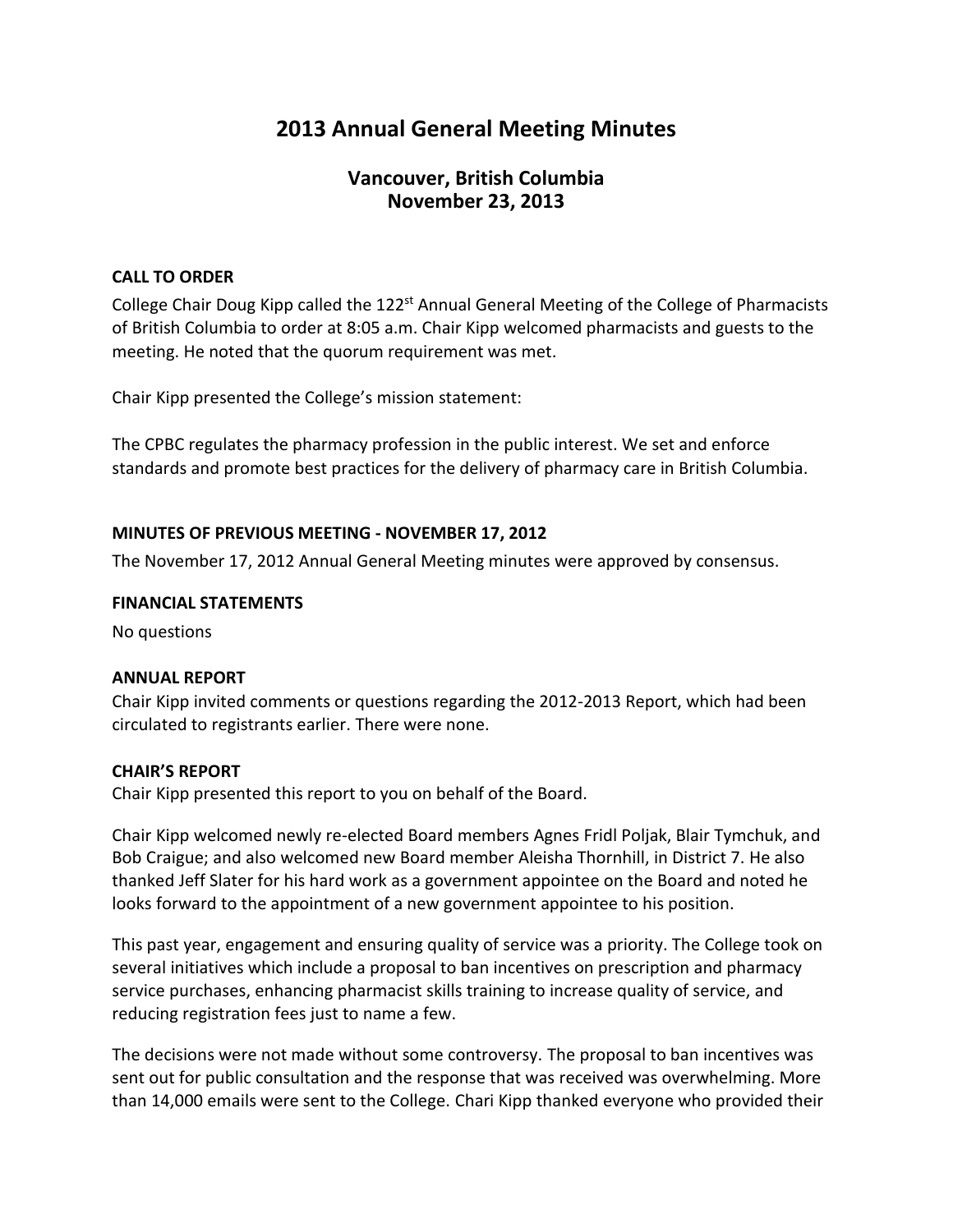feedback regarding the proposal. In some situations the College is required to make some contentious decisions, but the decisions are always in the interests of the health of the public and of maintaining the high ethics our profession is known for.

Chair Kipp is also pleased that the College is moving forward on implementing an Advanced Practice Pharmacist designation. The College hopes that this designation will allow the public to enjoy the benefits of collaborative practice and the convenience of their local pharmacy. While much work remains to be done for this vision to become a reality, the College is firm in its belief that pharmacists and pharmacy technicians can play an even more significant role in the healthcare system and this designation is one initiative that we believe will demonstrate this.

It is also exciting to note that there was financial opportunity for the College to reduce and streamline the fee structure. Both pharmacists and pharmacy technicians can expect a reduced registration fee, and student registration fees will now be eliminated. This fee reduction will occur on December 1, 2013.

Moving forward, the College has developed a new strategic plan. Quality of pharmacy services to optimize patient outcomes will be the focus of this plan, which the registrar will introduce at the session beginning at the conclusion of this AGM.

Chair Kipp thanked to the Board and staff again for their hard work and dedication in governing the pharmacy profession over the last year.

## **REGISTRAR'S REPORT**

The College has been busy with a number of initiatives over the last year. There have been ongoing discussions regarding how practice review could replace the knowledge assessment, a reduction in fees that will occur on December 1, the prohibition on incentives that will come into force on December 2nd, and the launch of our new strategic plan focusing on quality enhancement.

As noted in the annual report, the College had a significant increase in the number of technicians registered with the College. It went from 61 last year to 325 by the end of the reporting year, with over 512 to date. In addition, has over 1000 pre-registered pharmacy technicians and it's anticipated that most of them will be registered by the 2015 deadline. It is interesting to note that in certain US states, there are as many pharmacy technicians registered as there are pharmacists.

In addition to the pharmacy technicians, an increase in the number of pharmacists and pharmacies in the province for each of the last 6 years has been noted. It has been a productive and active year for the College.

Registrar Nakagawa thanked staff for their support and dedication in ensuring the College continues to move forward with its important work.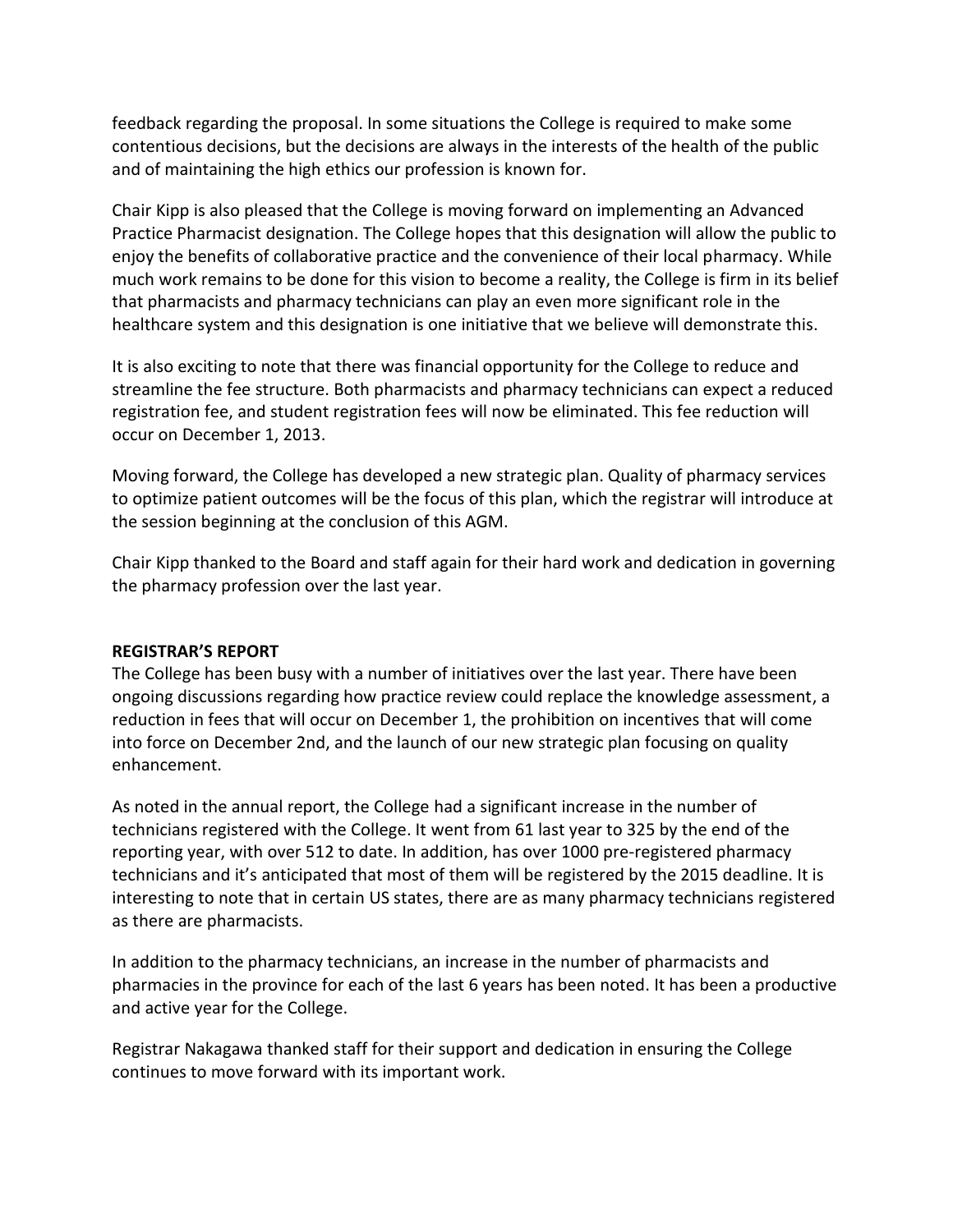# **STATISTICAL REPORT** as Taken From the College's Annual Report

Community Pharmacies: 60 opened / 45 closed Hospital: 2 opened / 1 closed TOTAL: 1133 community pharmacies and 69 hospital pharmacies

Registered Pharmacists 5,207 in 2011-12 a net increase of 190 over the 5017 in 2011-2012 of the 190 "new" pharmacists, 146 are UBC graduates.

Pharmacy Technicians 325 pharmacy technicians were registered, 1202 were pre-registered.

#### **REPORT OF BOARD ELECTIONS**

Registrar Nakagawa reported that elections were held this Fall in Districts 1, 3, 5, and 7. The elected members were:

> Agnes Fridl Poljak was re-elected in District 1 Blair Tymchuk was re-elected in District 3 Bob Craigue was elected in District 5 Aleisha Thornhill was appointed in District 7

The term of office is 2 years.

Registrar Nakagawa also noted that Doug Kipp and Bev Harris were also re-elected as Chair and Vice Chair respectively.

#### **AWARDS**

## **Volunteer of the Year – Kathy McInnes**

Each year the College awards an individual who has made an outstanding contribution to the profession through volunteering on College committees. Chair Kipp presented Kathy McInnes of with the Volunteer of the Year award.

Ms. McInnes is a Drug & Poison Information Pharmacist with the BC Drug and Poison Information Centre, in Vancouver, BC, as well as a Clinical Instructor at the Faculty of Pharmaceutical Sciences at the University of British Columbia. From 2000 to 2006, Ms. McInnes served as Assistant Coordinator of the BC Regional Adverse Reaction Centre and has extensive experience as an instructor in drug safety (Pharmacy Students – UBC), optimal prescribing (Family Practice Medical Residents – UBC), and drug safety in lactation (International Pharmacy Graduate program). She is a registered pharmacist in BC, a Certified Poison Information Specialist with the American Association of Poison Control Centres, and has completed a Specialty Residency in Drug & Poison Information.